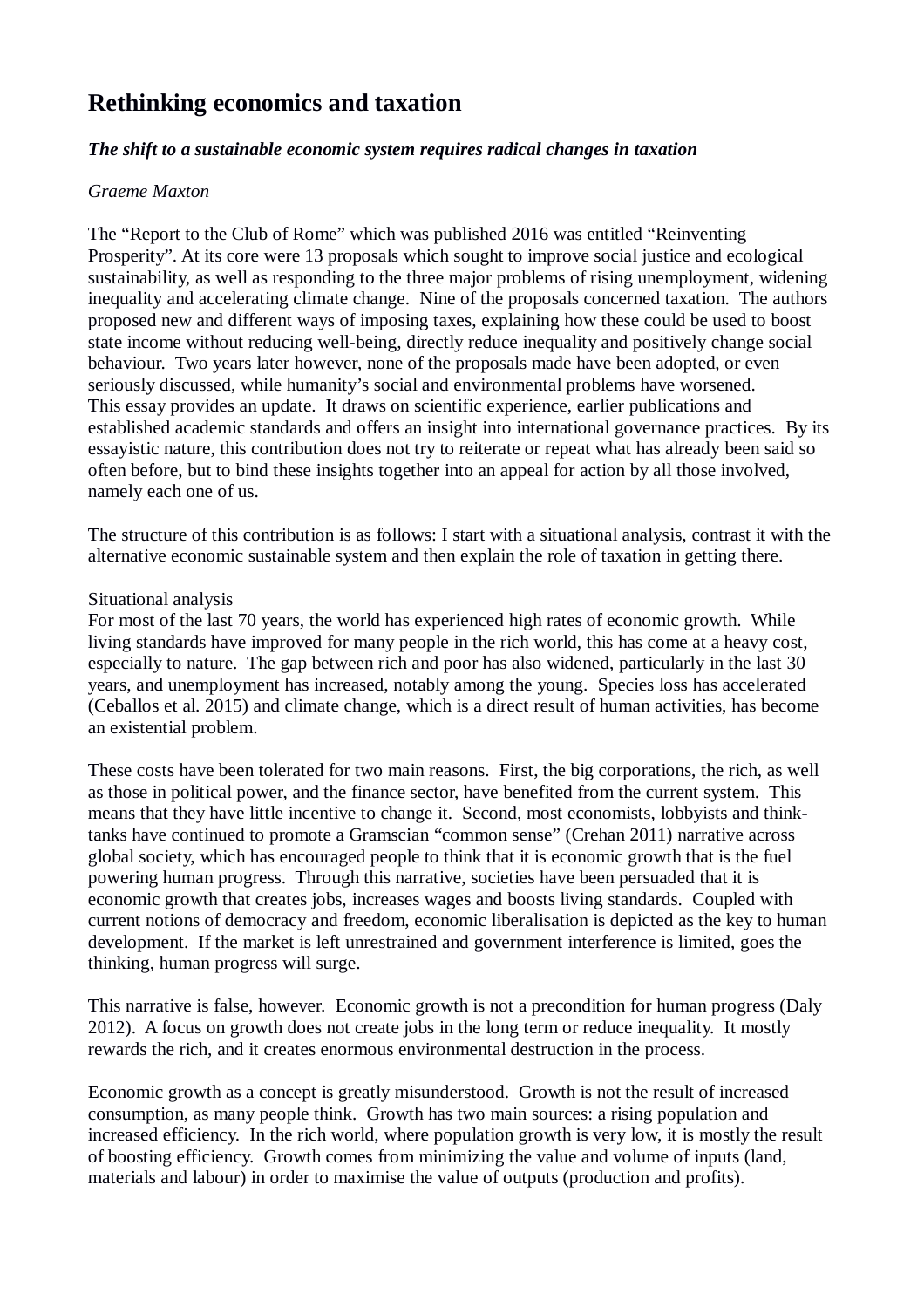One way to reduce the cost of the labour input is through higher levels of mechanisation and robotisation. Unless more work is created elsewhere for the people replaced by machines, which is difficult when there is free trade and jobs are moved to lower cost countries, long term level of unemployment rises. The surplus of people in the labour market also results in stagnant or falling incomes, as well as declining job security. As a result, the drive for economic growth has a tendency to increase the level of long term unemployment.

As the current economic system rewards the rich more than the poor, it also widens inequality (Piketty 2014). Those who have money already earn more by investing it, receiving dividends and asset appreciation in return. They also earn money by lending their wealth, through the banking system, and receiving interest.

These sources of income are not available to the poor. Rather, they are the ones who borrow, and so pay part of their wages to the rich, as interest. The result, according to the OECD (Michail et al. 2014), is that the gap between rich and poor in the developed world is higher today than it was in 1914. The gap between the rich world and the poor world has widened too, and is greater today than it was in 1820 (ibid.).

The drive for economic growth has proved especially destructive to the environment. As growth requires an ever greater throughput of raw materials, to dig these up, process them and transform them into goods needs ever more energy. As that energy is fossil fuel derived, the push for economic growth is the direct cause of the rising levels of greenhouse gases in the atmosphere. In other words, the current economic system is the cause of climate change.

This problem has become so urgent that, if humanity continues to emit greenhouse gasses at the current rate, it will kick off a chain reaction in the early- to mid-2030s which will be impossible to stop. The resulting change to the atmosphere will be so large that it will be extremely difficult for human life to continue in anything like its current form. According to the World Bank (Rigaud et al.  $2018$ ), the eventual rise in temfie lie, emfes lg s)juemffig eeej-0.156m,048. Tc (e) 2048 Tc (e) Tj0.12 Tc (...) FP (T24 ajdtil 147 j to 24) TEjjti) To 24 gabi lind i line kati TT (10)2T (oc 1(a))) "I jto 2541 ET (m)le). 142 dasauje tida 2 tigliej to (14 ej f().(24%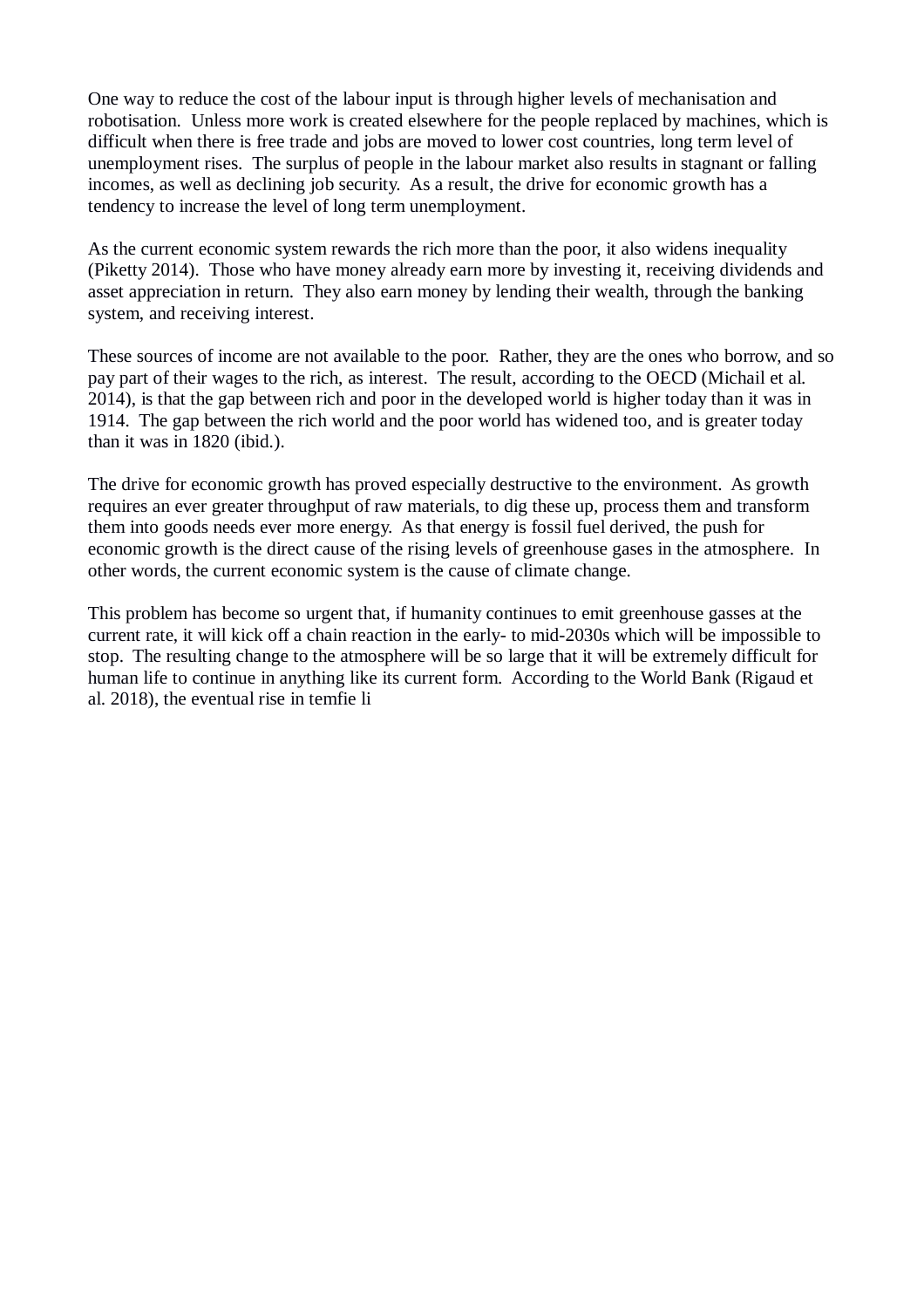redistribute wealth and provide a social safety net and help in the transition to a sustainable economic system.

An alternative option for human development

But what is the end goal? What would a sustainable economic system actually look like?

To be genuinely sustainable, an economy needs to be able to prosper for many generations and respect the boundaries of nature. Its ecological condition has to be stable so that the human footprint does not rise even if the population increases. The needs of future generations, as well as all other species, have to be regarded as equal to those that are living.

## **The characteristics of a sustainable "equilibrium" economy are the following:**

- Long term, with the capacity to endure for many centuries
- Within the bounds of nature
- Stable ecologically
- Capable of satisfying the basic needs of all people fairly, as well as the needs of other species, in an enduring way
- Fixed maximum human ecological footprint, regardless of the population
- Highly restricted use of scarce resources
- The rights of future generations and other species equal to those living
- Very low levels of pollution which can be absorbed quickly and easily
- Progress measured differently from today
- Planned leisure time
- Free and universal access to contraception
- No industrial weapons
- Low variability in economic activity no boom and bust
- Inequality possible, but limited
- A right to privacy, but a limited right to freedom
- An upper limit on the population, though this can probably change a little
- Strict constraints to avoid exponential growth in non-renewable resource use and pollution generation

To deconstruct the current economic system, and stop the flow of damaging greenhouse gases, will require the quickest possible closure of the fossil fuel industry, as well as the cement industry and many other energy dependant business sectors. It will require restrictions on the use of conventional cars, aircraft and ships, until clean alternatives are available. Few people understand that emissions will need to fall by 35% in the next ten years, and by 80% by 2040 (Maxton 2018), if runaway climate change is to be avoided. Low cost flights will need to be banned, waste drastically reduced, reforestation plans accelerated and buildings better insulated. Large investments will be needed in the rail network and electrification, as well as carbon capture and storage technology.

When it comes to agriculture, the first goal would need to be maintaining the stability of the land for future generations. Food production would have to come second. The use of non-renewable fertilisers or pesticides which damage the land, erode the soil or pollute the atmosphere in their production or use, for more than a few years, would not be possible in a sustainable economy. Urban organic waste, cleaned of any chemical residues, would need to be the main source of soil nutrition. This would also remove it from towns and cities, reducing pollution there.

When it comes to physical goods, manufacturers in an equilibrium economy would need to be strictly limited in the resources they could use. The longer the society or civilisation wanted to last, the fewer non-renewable resources could be used, and the lower the level of pollution that could be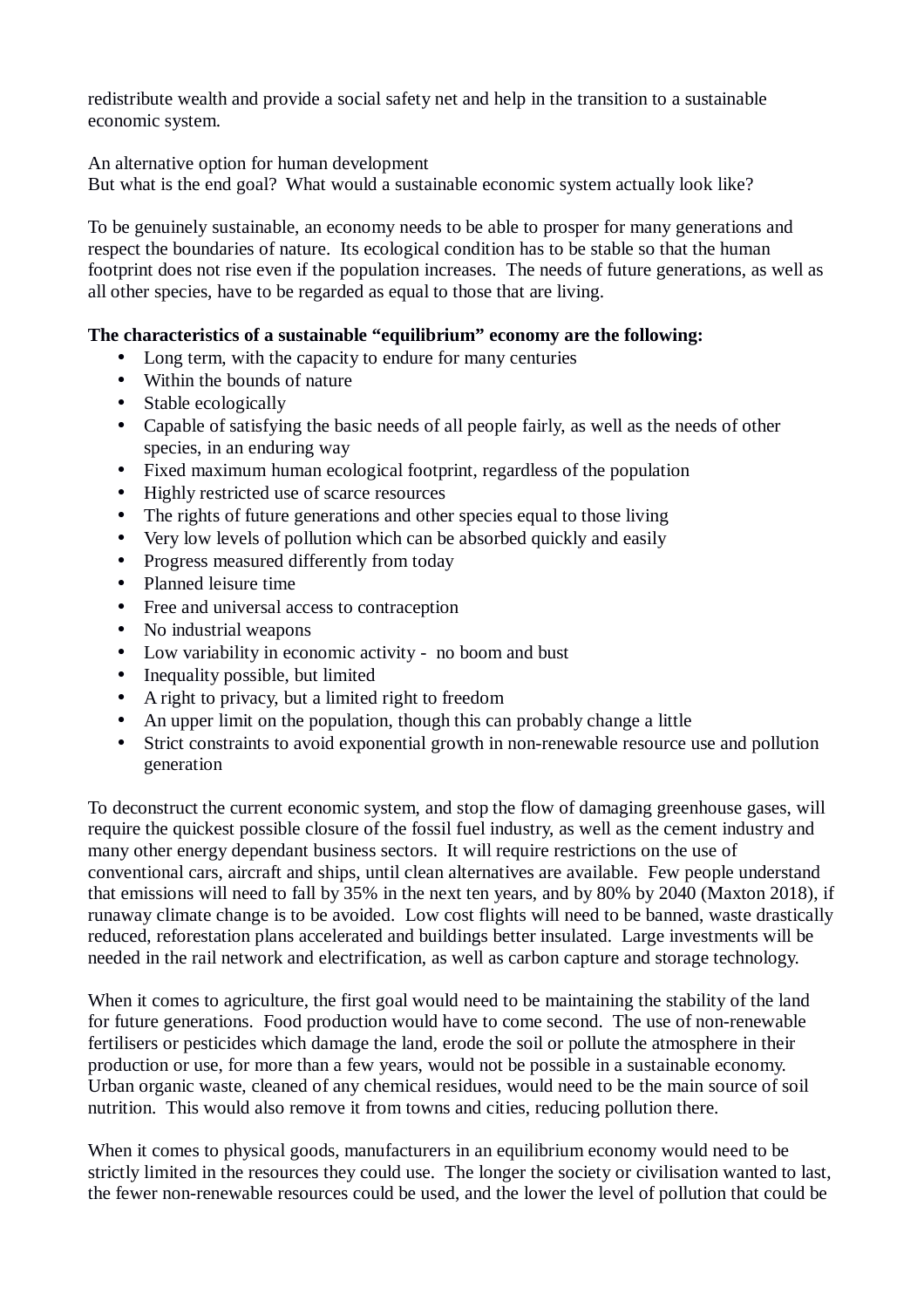created. Most goods would need to be made from recycled or renewable materials. Equipment would also need to be designed and manufactured to last for as long as possible. This means that the amount of capital devoted to production would decline progressively. As producers increased efficiency, the gains would need to be offset through a reduction in manufacturing capacity, rather than an increase in production, so that the throughput of resources did not rise.

Energy would need to come from renewable resources, though even here there would need to be very heavy restrictions on how it could be produced. The current approach to the generation of renewable energy, and its storage, is highly resource intensive. Solar panels, wind farms, hydro power and wave machines all use vast quantities of non-renewable resources in their manufacture, as does current battery technology and the distribution network. None of this would be possible in an equilibrium economy.

An equilibrium society would still need to be innovative, to continually reduce waste, improve the rate of recycling, increase energy efficiency and in medical science. Societies would want to increase the lifespan of products, collect as much discarded material as possible, find new ways of capturing solar energy and increase harvests without the use of damaging chemicals. Developments would also be needed in medical science.

Despite such heavy restrictions, a stable economy does not mean a stable society. Humanity can still develop. Rather than boosting material consumption, as today, it can grow artistically, culturally, intellectually and technologically. It can focus on improving average well being, life expectancies, health and happiness. Sports and religion can flourish. It is only the resource flow that needs to be kept in a low and constant state, so that scarce non-renewable raw materials are not depleted to any measurable degree and the environmental degradation never breaches natural limits.

A steady state economy would not require equality. More important would be for it to provide equality of opportunity, to ensure that everyone contributed to development as much as possible, and according to their abilities. Once a sustainable society has met the basic needs of all its citizens, rewards for individual achievement can still be offered, as long as the gap between rich and poor is carefully controlled, and as long as these achievements are justly recognised. As well as a guaranteed minimum living standard, there would need to be a maximum standard too. It would, of course, be possible to maintain a society with very wide levels of inequality as well, as this has happened in the past. This eventually leads to conflict however, and so is unlikely to endure as long.

A stable economy can even enjoy economic growth, if that is thought useful. The GDP can continue to rise or fall, because the value of goods and services being produced can still change. As well as the provision of care and services, many of which use little or no non-renewable resources, a great many industrial sectors will still be needed in an equilibrium economy, to produce food, provide mobility and manufacture equipment, just as today. These will need to operate completely differently however, with more localised agriculture, more electric propulsion and by making equipment from recycled metals and other materials. All sorts of new business sectors will be required too, to manage the process of sharing what is produced, for example. The price charged for all these goods and services can still change, meaning that the monetary value of the economy can still grow. Even so, sustainable societies will probably need to be agnostic about economic growth, not make it the goal. What societies measure reflects what they value, and the pursuit of economic growth for its own sake is a pointless objective from the viewpoint of the vast majority of people.

For completeness sake, two more fundamental issues need to be mentioned when such a radical transformation is aimed for: Equilibrium societies will also need to reflect on the medium of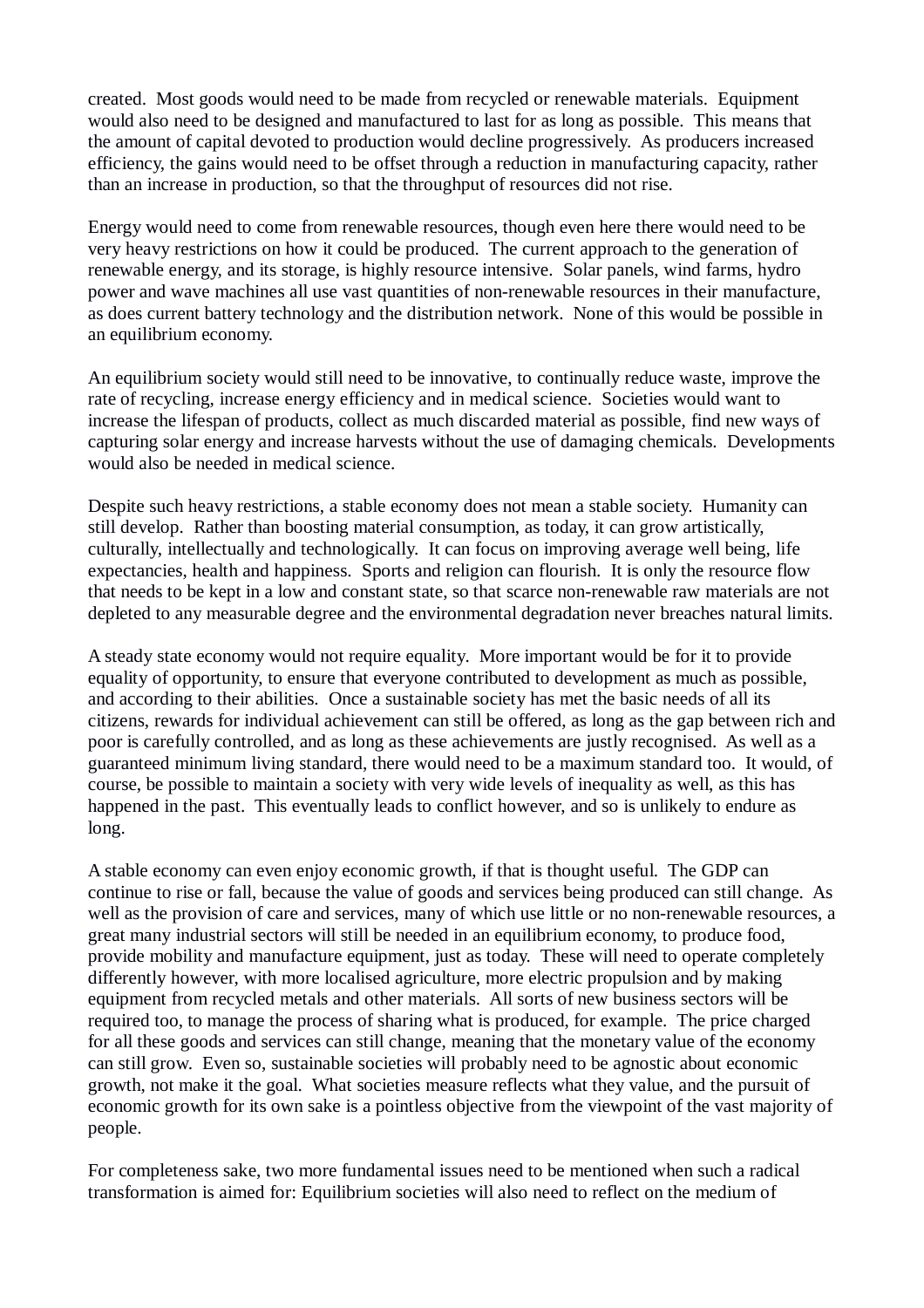exchange used for the purchase and sale of goods and services, and its purpose. They will need to ask whether or not they need money. Much thought will need to be given the role of the finance sector too. Would it be possible, and better, for the societies of the future to function without both?

Similarly complex is the question of governance. Is democracy the best means to achieve progress? It is easy to think that it is, because that is the Zeitgeist. It is nonetheless true that the country which has achieved the most in the last 50 years, in terms of improving the well being of its citizens, is China. It is a country that is not democratic, at least in the Western-world sense. It is also true that the monarchies and military empires of the past were often more stable and longer lasting than the current economic system. Much thought will also need to be devoted to the role and purpose of the nation state. Linked to this will be questions about the role of the military. Any long-lived society would need to live without conflict, and also without weapons which require many resources to manufacture and which create, or threaten to create, devastating levels of pollutants.

#### The Role of Taxation

Radical changes in taxation will be necessary to encourage change and, sometimes, to force a transition to a more sustainable economic system. Rather than taxing work, governments will need to tax resource use, the rich, the dead and big businesses. Taxes will need to increase the cost of damaging activities, to discourage them. They will also be needed to finance a welfare safety net, to support those affected by the changes, and provide a basic income to those in need. Taxes will be needed to redistribute wealth, to make the transition easier, as well as to provide a greater incentive to companies to employ people or share the benefits of mechanisation. If societies are to be brought into a less precarious place, there is a need to ensure that the majority of people get their fair share from the system. Tax changes will be also be needed to pay for the costs of adaptation due to climate change: to pay for sea walls, access to water, move towns and cities away from coastal regions, localise food production and cover the costs of caring for those affected by rising temperatures.

Taxing businesses more heavily will require a change in thinking as well as policy. In recent decades, many large businesses have become adept at evading taxes and, as a consequence, their social responsibilities. Few break the law, but many exploit highly complex legal arrangements, with a variety of holding companies based in places where oversight is limited, to ensure their tax burden is minimized. This is unfair because it gives these large, global companies a competitive advantage, in that they have lower costs than their smaller, nationally based, rivals. These big companies also benefit from the social infrastructure in which they operate—the roads, airports, and rail networks, for example, that are mostly paid for by governments—and yet they do not contribute to the cost.

Governments have increasingly supported this sort of tax-avoiding behaviour with the result that many multinational firms pay much less tax today than they did 35 years ago (Norris 2014). In 2013, business profits in the United States accounted for almost 10% of national income, breaking a record set in 1929, while employee compensation was at the lowest level ever (ibid.). Governments, through their support for business, have progressively strengthened the bargaining power of these companies, making it harder for societies to cover the costs of the dispossessed, the unemployed, the elderly, and the environmental damage.

Tax revenue from business can be increased in many ways. The simplest way is to increase valueadded or corporate income taxes, especially if this is done in a coordinated manner across the rich world. Other methods include the introduction of a financial transaction tax, the removal of certain privileges such as the ability to offset interest payments, levying higher charges on business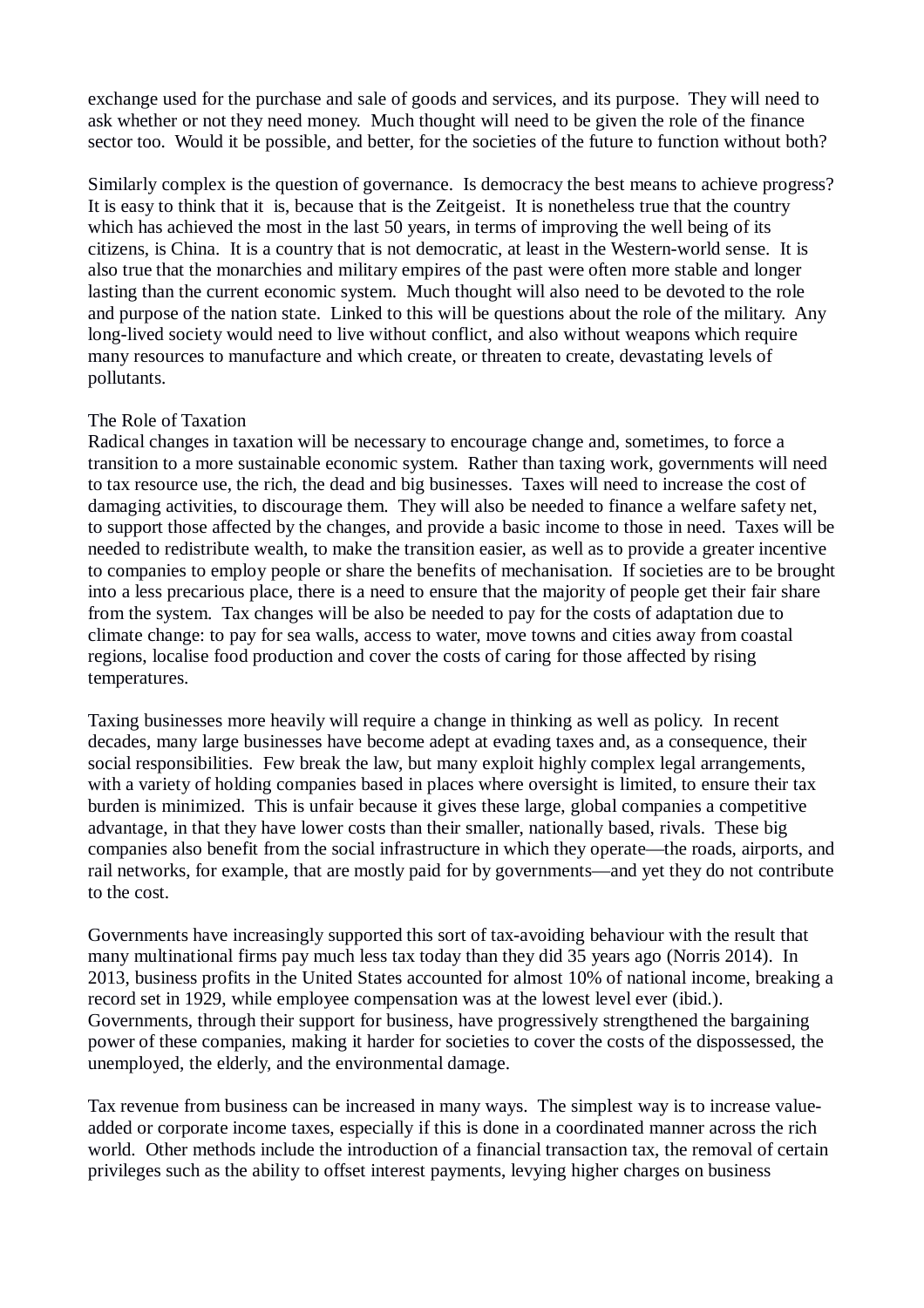properties to boost regional government incomes, or by ensuring that businesses contribute to infrastructure through road taxes, for example.

Society could also choose to make businesses pay more for their carbon use and the environmental effects of their activities. The goal of these taxes should be to gradually change the behaviour and attitudes not just of businesses but of society as a whole.

The problem will be getting higher business taxes implemented. While the majority of people would benefit from higher business taxes—because higher business taxes shift income from the rich to the poor via the state—it is equally true that the majority of people do not welcome any sorts of taxes—even if they are levied on businesses. This is because societies have been brainwashed into believing that higher business taxes will lead to fewer jobs. In fact, business taxes can be used to shift jobs from the private sector to the public sector, to public goods and infrastructure, for example. To make the changes needed, societies will need to be better educated.

Taxing fossil energy can also be made welcome if it is done to creatively. One way is to introduce a tax on carbon which starts from a low level and then increases until it is high enough to change investment behaviour and behaviour, and so reduce emissions. To make it easier to implement, 100% of the revenue could be given back to citizens—in equal amounts (Hansen 2009). Such a carbon tax would provide every family with a steady income supplement and give everyone an incentive to use less fossil energy. It would also increase the competitiveness of non-fossil energy sources such as solar, wind, and biomass, and so encourage further investment in those sectors. It also takes from the rich (who use more energy) and gives to the poor (who use less energy).

Of course the price of most goods would rise with such a tax, depending on the amount of fossil fuel energy needed to produce and deliver them. But it would also boost sales of local produce and cut imports of fruit and vegetables from distant places. As the economy became more energy efficient, the rate of tax could rise, maintaining the incentive to reduce fossil fuel use.

The principle of taxing something that damages society—to make it more expensive and reduce its use—and distribute the income to citizens in equal amounts—can be applied to other things too. It could be applied to road pricing, where people would pay more to drive privately owned cars in the rush hour, with the revenue paid out to everyone, so subsidizing those who only use public transport. This would be especially easy to implement in cities where congestion charging already exists, but where the revenues are currently retained by the local authorities.

As well as encouraging lower fossil fuel use, societies will also need to reduce their use of other resources and stops biodiversity destruction. It can do this by taxing what economists call "externalities" (International Monetary Fund 2010).

An externality is a consequence of an activity that is either unforeseen or deliberately ignored. A negative externality of burning fossil fuels, for example, is that pollutants enter the air. These cause respiratory problems and are one of the main causes of climate change. This cost is ignored because the price people pay for carbon-based fuel does not include any cost for the environmental damage caused when it is extracted and burned. Nor does the price of a barrel of oil, bag of coal, or therm of gas take into account the steady depletion of these resources, or the implications of this for future generations.

Current economic practice is for businesses to turn a blind eye these costs when they calculate prices and their profitability. They are generally ignored by economists, too, who do not include them when they calculate GDP.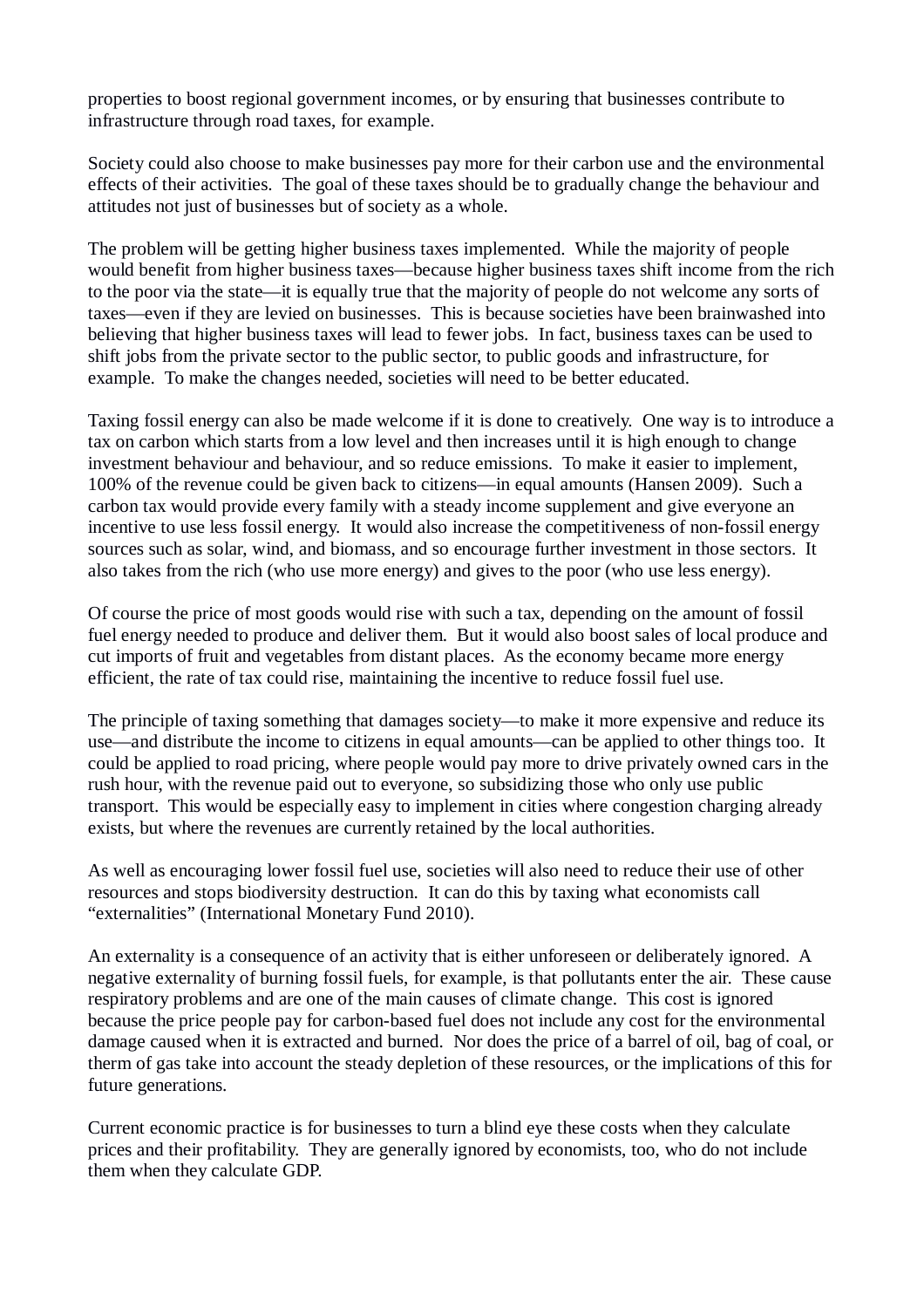Yet the costs of these externalities can be extremely high and are often not very hard to quantify. Society knows what it costs to treat respiratory problems caused by air pollution. It is also possible to work out what climate change has cost so far and make estimates about the future costs. So it is possible to charge these costs back through what are known as Pigovian (or Pigouvian) Taxes (Roberts 2013).

These have many benefits. Pigovian and other resource and emissions taxes can be used to help society replace damaging economic activities with less harmful ones. They give businesses a powerful reason to reduce many of the damaging things they do, to take full responsibility for their activities. And they make everyone more aware of the problems caused by these businesses. Of course, a consequence of Pigovian taxes is that the price paid for almost everything will rise too, and in some cases substantially. So these taxes need to be applied gradually, to give societies time to adjust.

As well as allowing governments to cut taxes on work, which reduces the cost of employing people, the proceeds from resource and externality taxes could be used to improve living standards. Governments could reduce taxes on healthy foods, medical care, education, and some recreational activities, for example, to encourage people to live healthier, more fulfilling, and ultimately happier lives. They can also be used to invest in the rail infrastructure, to discourage the use of road transport, or in carbon capture, to reduce the level of damaging atmospheric gases.

Increasing death duties would provide another source of income for governments. These would also reduce the inequality caused by the gains that accumulate from one generation to another. They would ensure that fewer people start their lives financially far ahead of others and help remove an unwelcome social anomaly.

Before coming to an end, there are three further conditions which need to be met if humanity is to flourish sustainably. First, an enduring economy must obviously meet everyone's requirements for food, education, safety, purpose, mobility, communications and shelter, and it must achieve all this fairly. This is necessary to sustain life but it is also needed to eradicate injustice, which will greatly reduce the chance of conflict, and so war.

Second, the right to privacy will need to be reinstated because it is a necessary requirement for individual freedom, as noted by both John Stuart Mill (1869) and John-Jacques Rousseau (1762). Being watched and monitored limits people's ability to think and speak freely. Freedom would need to be tightly restricted in other ways, however. An enduring society would need to focus on the good of everyone and this requires individual activities to be constrained at times.

Third, a sustainable world will require leisure time. Technological improvements which increase output will have to be exchanged for greater leisure, so that a sustainable society can avoid excess production and waste.

In summary, to build a sustainable economy, societies will need something like a new Enlightenment, to redefine humanity's role and purpose. Properly thinking through the implications of an equilibrium economy will take a very long time. There will need to be extensive debate and a coalescence of ideas about what a better world should be like and how societies can construct it. It will require a change in mindset, in human values, not just a change in the economic system and ideas of progress and well being. Humanity will need to radically rethink almost everything it considers normal if it is to build a society which can endure. As very few people have given these issues much thought for a very long time, societies will also need to develop the capacity to do that too.